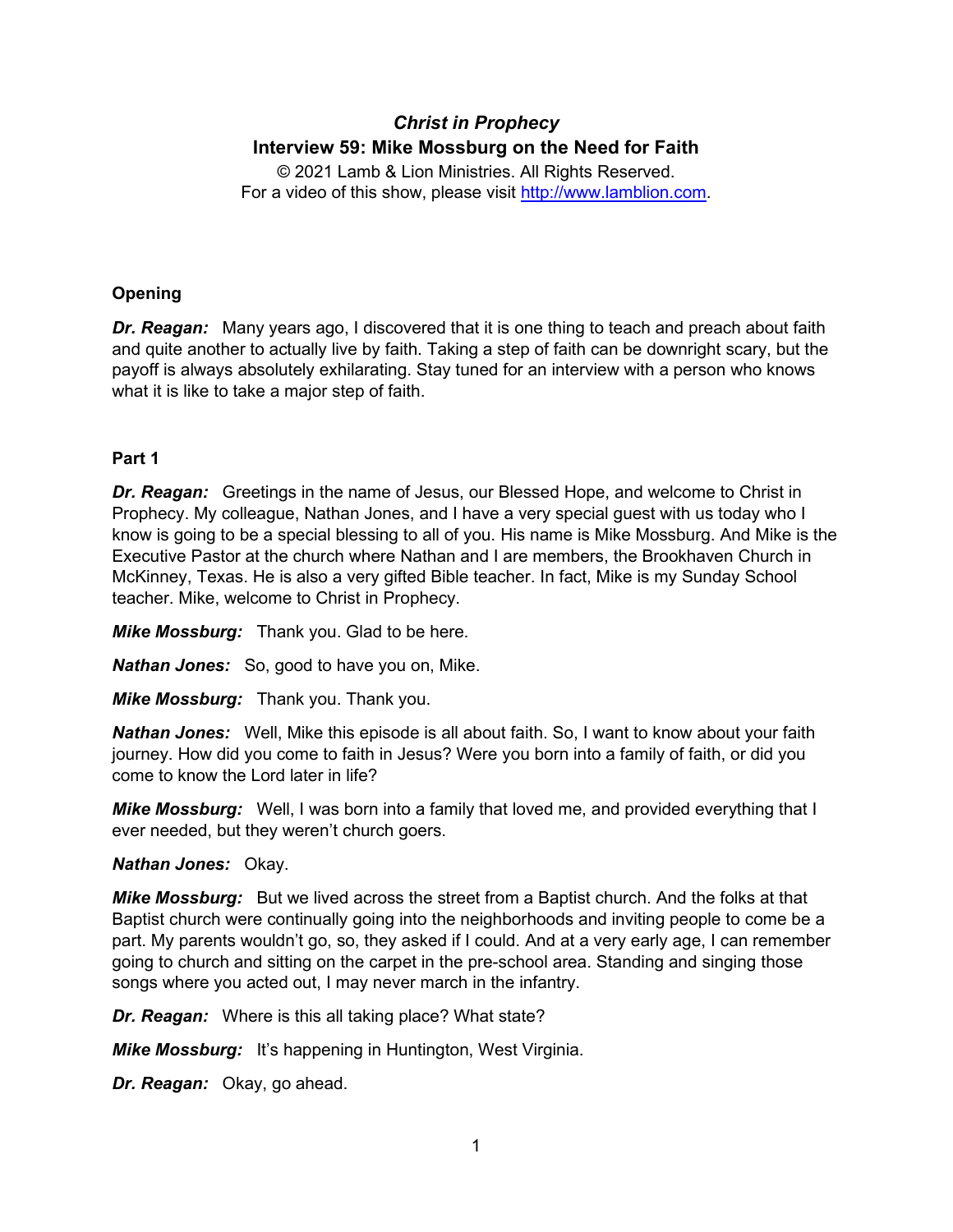*Mike Mossburg:* And if I didn't show up for a couple of weeks they would come get me.

*Nathan Jones:* You are just right across the street.

*Mike Mossburg:* It is right across the street. It was real easy.

*Dr. Reagan:* How old were you at this time?

*Mike Mossburg:* Probably five, six to start. And I often wondered if my parents didn't send just to get some peace and quiet on a Sunday morning. But as a result of that I came to faith in Christ at a very early age, and the teachers discipled me. And virtually every time the door was open at that church I would be there. So, I went through elementary school in their programming. I went to their camps. I went to Junior High School and their camps. Felt God's call on my life, and I dedicated my life to Him. At an early age I wanted to be a pastor.

*Nathan Jones:* Okay, did your example help lead your parents to know the Lord?

*Mike Mossburg:* Many times we talked about it. I believe my father came to faith before he passed.

*Nathan Jones:* Praise the Lord.

*Mike Mossburg:* I don't know about my mother, but I know my grandmother did.

*Nathan Jones:* Praise the Lord, it is amazing what a Sunday School teacher can do. The ripples that go through families and reach other people's lives.

*Mike Mossburg:* Well, what is amazing is how God directed that little boy next to a church in West Virginia and got me over there. Everything about my life is due to His mercy and grace. And as I grew up I went from elementary, to junior high, to high school and we had a wonderful high school teacher and leader, and he discipled me. And as a result of that I came out of high school with a desire to go to Moody Bible Institute and get on the pathway to become a pastor.

*Dr. Reagan:* Okay, so you went to Moody Bible in Chicago, and one of the outstanding Bible colleges in America. And you majored in accounting. Went into the business world. Primarily first of all as a salesman. Right?

# *Mike Mossburg:* That's right.

*Dr. Reagan:* Yeah, and then you rose up in the world of business to Chief Executive Officer of a major glass company in the United States. And you had achieved the American Dream; I mean everything that people dream of. And then God put a decision in front of your life that changed everything. Tell us about it.

*Mike Mossburg:* Well, in 2000 I was President and General Manager of Vitro Packaging, which was a glass container packaging sales company in the United States. We represented Vitro and Envases which was the largest glass company in Mexico. And this was an export arm, our sales were approaching \$200 million. And it was the highest income level I had. And at that time, I received an offer from a company to go back east into the New York area and consolidate three manufacturing companies to sell into the cosmetic and fragrance industry. That was going to be an advancement that would allow me to retire probably in five years.

*Dr. Reagan:* And where were you living when you got that offer?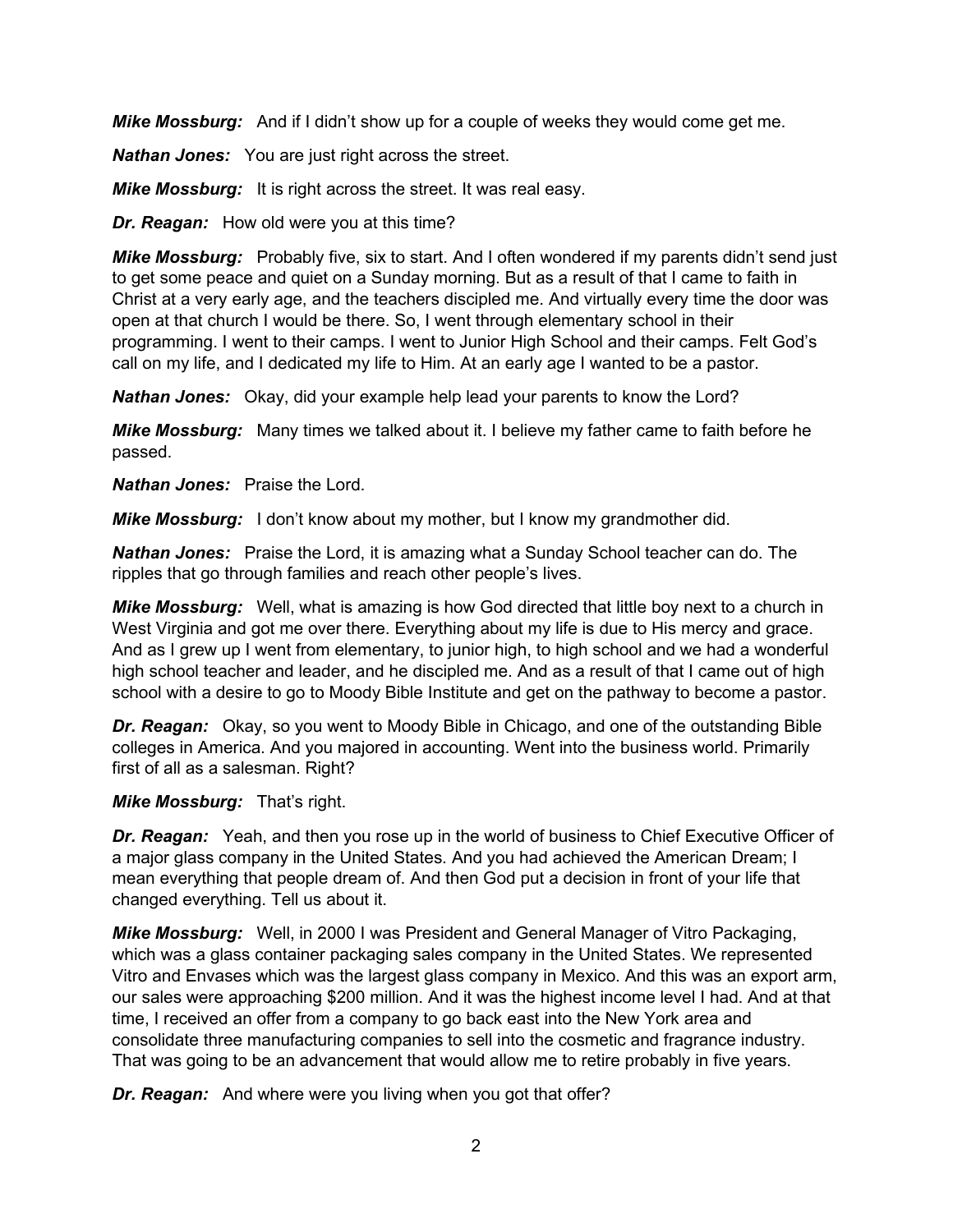*Mike Mossburg:* I was living right here in Dallas.

*Dr. Reagan:* In Dallas, okay.

*Nathan Jones:* How old were you then?

*Mike Mossburg:* About 55.

*Nathan Jones:* So, you are about to retire in your 50's.

*Mike Mossburg:* Well, I was about 55 and I was planning to work about 5 years and retire.

*Dr. Reagan:* Were you going to church at that time?

*Mike Mossburg:* We were going to Brookhaven Church, but at that time it was Mid-Way Road.

#### *Dr. Reagan:* Okay.

*Mike Mossburg:* And Joanne and I had been praying about it. We had moved a number of times, and I didn't want to make a move at that point in my life that would be a wrong move. And so, I went to our pastor, Glenn Meredith, after church one Sunday and I asked him, I said, "Will you please pray with us about this, that I would be moving back to the New York area. And I wanted to be sure it was God's will." And he said he would pray with me about it. Also, at that time I put some feelers out in the Dallas area hoping that I might be able to stay here, and not have to move. And I had several interviews, but the income was nowhere near what I was making. So, I decided I was probably going to go back to New York. So, I asked Glenn to pray. He said he would. The next Sunday after church Glenn stopped me and asked me, said, "Just a question. Have you ever thought about being an executive pastor?" And I said--

*Nathan Jones:* What's that?

*Mike Mossburg:* Well, yeah, what's that? And I said, "What would I do?" And he said, "We really don't have a job description yet, we are working on it."

*Dr. Reagan:* Did you ask him how much it paid?

*Mike Mossburg:* That was the next question. And I said, "Well, what does it pay. How much?" And gave me a range that was shocking.

*Dr. Reagan:* It didn't amount to much, right?

*Mike Mossburg:* It was about a fifth of what I was making. And I said, "Well, I'll think about it." What he didn't know is that God had touched my heart 30 years before, and because of some decisions that I had made after Moody I wasn't going to be able to be a pastor in a Baptist church. And that is what took me into the business world. And so, 30 years later that desire that God had laid on my heart was kindled a little bit. And so, I remember going home and talking to my wife, Joanne, we'll celebrate 44 years here in August.

*Dr. Reagan:* Hey, congratulations!

*Nathan Jones:* Praise the Lord!

*Mike Mossburg:* And I told her what Glenn had said, and she looked at me and said, "How can you not take it?"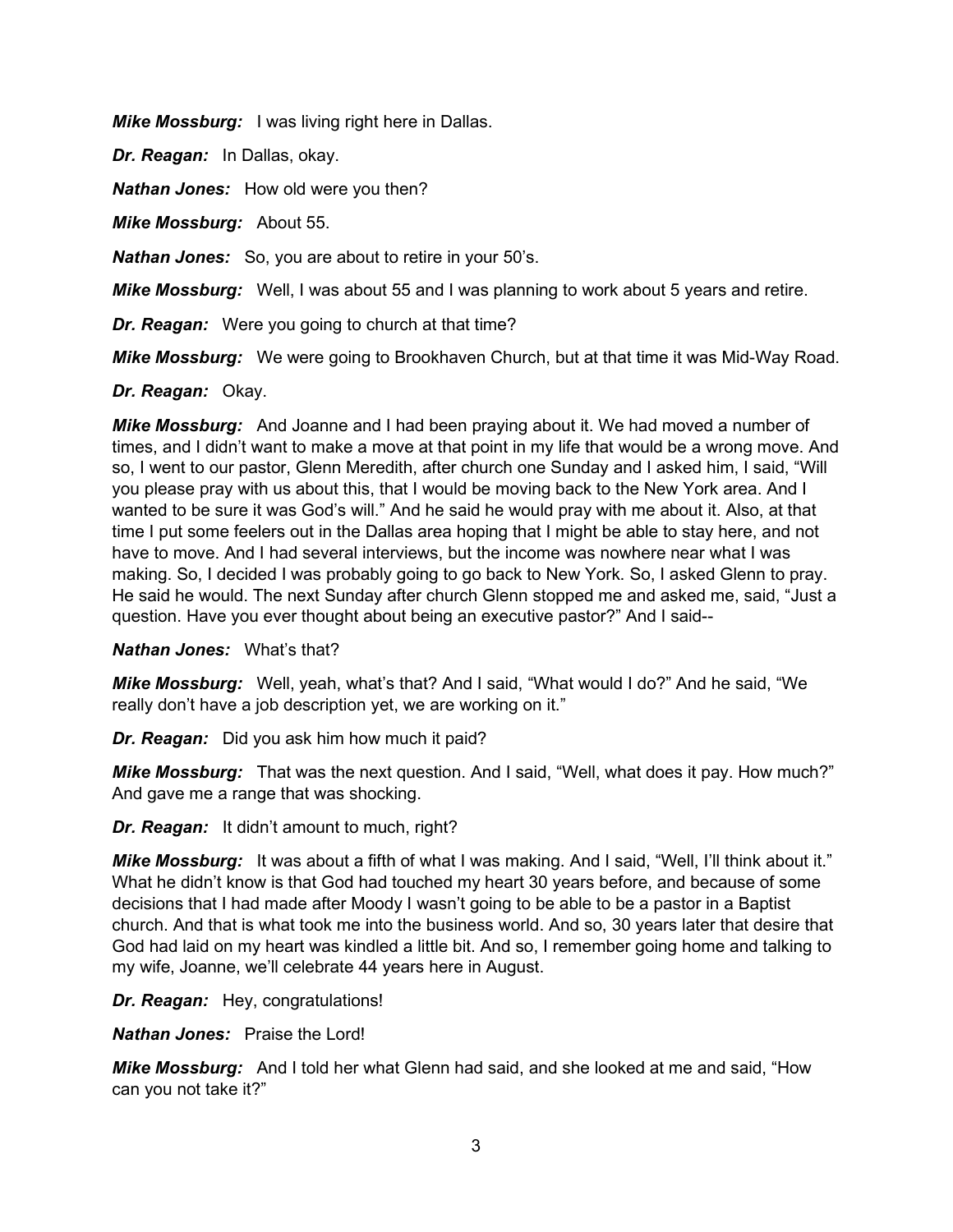#### *Nathan Jones:* Wow, wives know better don't they?

*Mike Mossburg:* I remember looking at her and saying, "Really easy?" I just say, "No, we can't do that." And I said, "Do you realize what it will cost us?" We won't be able to afford the home we couldn't pay the taxes on the home. So, we couldn't afford the home. We were in a country club and played golf, and we traveled around the world and did things like that. I said, "All of that goes." And she looked at me and she said, "Well, you really have to consider it?" She said, "I can go back to work."

### *Nathan Jones:* Wow.

*Mike Mossburg:* And I'm going wow. And our youngest daughter was living with us at that time and I told her about it, and she looked at me and she said, "How can you not take it?"

*Nathan Jones:* Wow.

*Mike Mossburg:* And I'm thinking.

*Nathan Jones:* What are they seeing that you're not?

*Mike Mossburg:* Yes. Well, during this I was going through the interview process. I had the job offer to go back east. I was going to go back and meet the board and I remember I was sitting by our pool and I was noodling it, thinking about it, the pluses, and minuses. And Joanne walked out to the pool next to the chair. And she said, "One question for you." She said, "If you were going to make the same thing working for the church that you are making today, what would your decision be?" And she just turned around and walked back in.

*Dr. Reagan:* Wow, that is really putting it to you.

#### *Mike Mossburg:* It did.

*Dr. Reagan:* And I bet there was no doubt in your mind what you would do if it was the same salary.

*Mike Mossburg:* No, that's true. And it dawned on me the Holy Spirit revealed to me at that point I was letting money be my God. And that was going to be the factor that made the decision. Up until then money had not been the deciding factor in any of our decision, we wanted to do what God wanted us to do. I remember getting up from that, going in and saying, "We are going to do it."

*Dr. Reagan:* And all your friends must of thought you had lost your mind.

*Mike Mossburg:* Well, the folks at the company thought I had lost my mind.

*Dr. Reagan:* I've been there. I've experienced that.

*Mike Mossburg:* I had a number of people tell me they thought I had gone middle age crazy. And you know looking back on it, the Bible says that we are saved by faith, and that not of yourselves, it is a gift from God. And I was so fortunate that God gave me the gift of enough faith to take that first step.

*Nathan Jones:* And so young too, I mean that he led you to the Lord, and set you on a path, put ministry in your heart, it just took 30 years before finally He gave you that calling. Most people expect they are going to get a calling like straight out of college, like I felt I did, and keep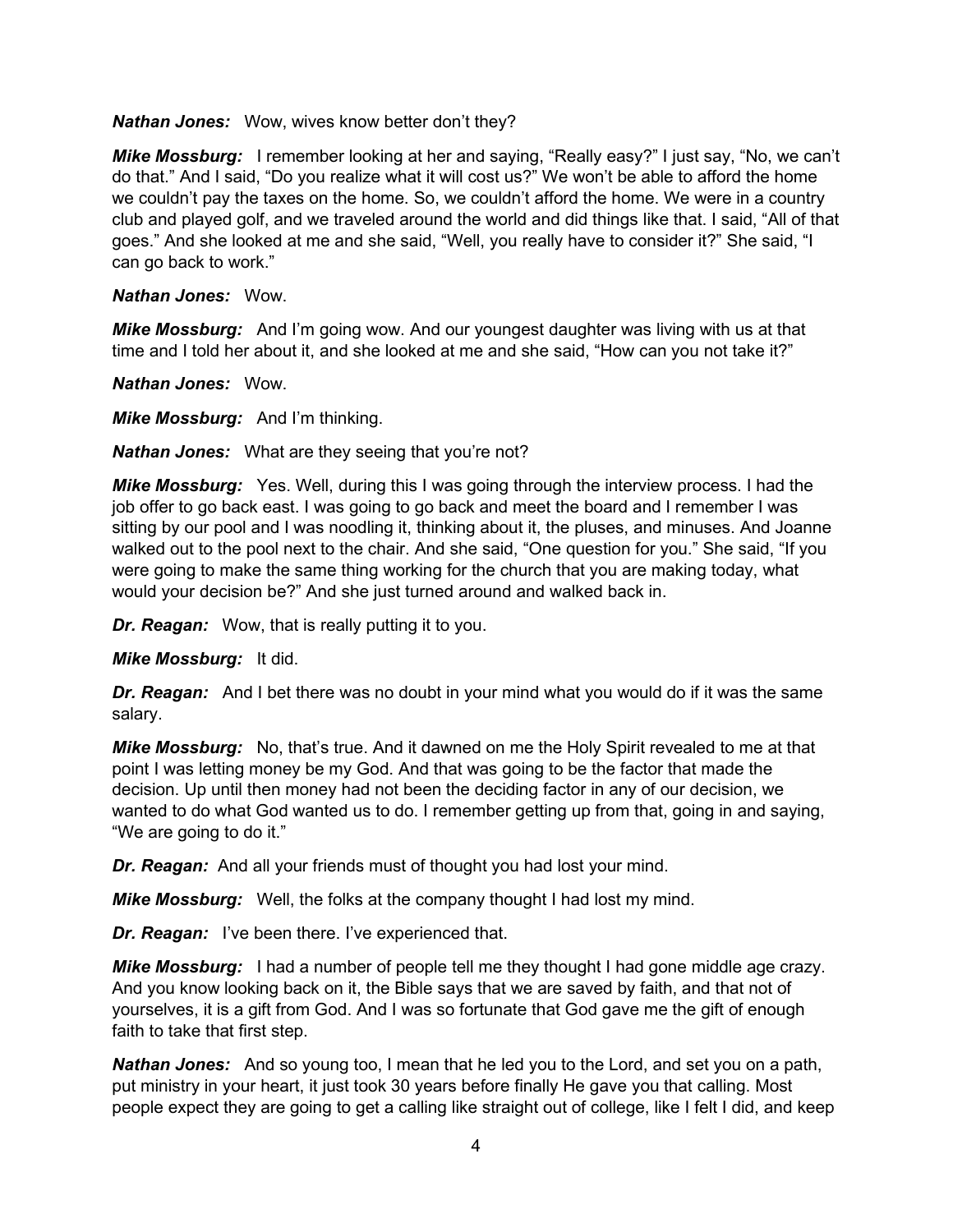going. But the Lord waited until you got all this experience first that you could bring it into the ministry, that just boggles the mind.

*Mike Mossburg:* Well, I know in the staff meeting there was a devotion today that Moses led the children of God the long way.

*Dr. Reagan:* That's right.

*Mike Mossburg:* And as we were talking about that I just thought that is exactly what God did with me. He led me the long way and prepared me for this job.

*Dr. Reagan:* Well, I've been exactly where you were because I was called into the ministry when I was 20 years old, and I said, "Here am I Lord, send anybody but me. And I've got my own plans." And I pursued my own plans for 20 years in the world of academia, and accomplished a lot but always felt empty, because no matter what I accomplished it didn't satisfy me because I wasn't in the center of God's will. And finally, after 20 years I decided I was just miserable and I had to do what God wanted me to do, so I gave up my academic career and stepped out in faith scared literally to death. And all my friends said, "You're nuts. You're crazy. You are giving up your career to become an evangelist and you don't even know where you are going to preach?" And I said, "No, I don't." But I never regretted taking that step of faith, but it sure was scary.

*Mike Mossburg:* I've never regretted it. It has been such a wonderful experience to see the miracles that God did. God performed a number just to get me to place to go to the church.

*Dr. Reagan:* Well, the reason we are having you on this program today, and we are going to talk about this more in the second segment of the program, is because we have finished a year that has been horrific. Queen Elizabeth II said in 1992 that that year was "anus horribilis" which is Latin for a horrible year, because Windsor Castle had burned, and three royal marriages had tanked, and just everything had gone wrong. We had a pandemic, an 8,000 point drop in the stock market, we had the collapse of businesses all across America. Record unemployment since the Depression. Looting and rioting. The stress of the election. A lot of people right now are feeling very depressed. And people are needing hope, and they are needing faith. And so, when we come back from this break I want you to talk about how people, where can they find hope today? Okay.

*Mike Mossburg:* I know exactly where it is.

*Dr. Reagan:* Okay.

# **Part 2**

*Nathan Jones:* Welcome back to Christ in Prophecy and our interview with Mike Mossburg about living in faith. Mike, faith in Jesus generates a hope, something that Americans desperately need. Can you tell us why? And here let me define faith here in Hebrews 11:1, "Now faith is the substance of things hoped for, and evidence of things not seen." How does faith generate hope?

*Mike Mossburg:* Okay. Faith is the substance. Another translation for substance there is foundation.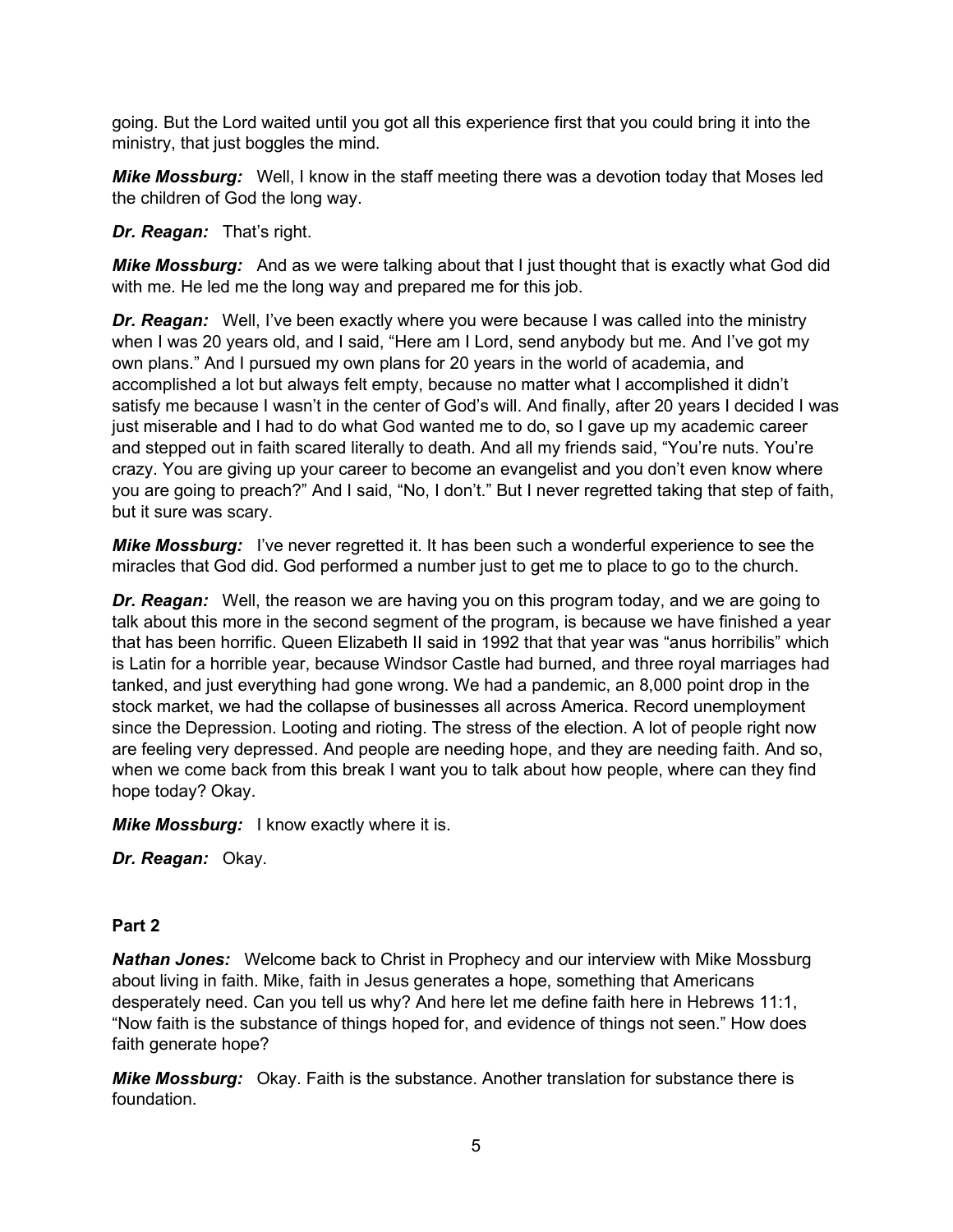#### *Nathan Jones:* Okay.

*Mike Mossburg:* So, faith is the foundation for hope. Then faith is not an ideal. Faith is not a wish. Sometimes you hear people say, "Only believe." Well, if there are no promises from credible sources about what you have faith in, your faith is worthless.

*Nathan Jones:* Because it seems like Americans today have faith in faith. There is not something bigger that puts the foundation on faith.

*Dr. Reagan:* Or many Christians have faith in politics.

#### *Nathan Jones:* Yeah.

*Mike Mossburg:* Let me tell you. If faith is the foundation. In another place in Romans it says, "Faith comes through hearing, and hearing through the Word of God." So, we have the Word of God that is absolute truth, that is full of all kinds of promises for believers if their faith is in Jesus **Christ** 

#### *Nathan Jones:* Amen.

*Mike Mossburg:* So, I think if you find your hope wavering, then you have to wonder: Where is my faith? Because it can't be in science. And it can't be in politics. And it can't be in your IRA.

*Dr. Reagan:* It can't be in feelings.

#### *Nathan Jones:* No.

*Mike Mossburg:* It can't be in feelings. The only place, it has to be in the Word of God, and it has to be based upon Christ, and Christ alone. He is the rock. He is our foundation. And I look back to all the promises that He has given us. I know when I took the step of faith He had already told me that He would be with me every step of the way. He had already told me that I could join in yolk with Him and He would pull the load. And I look back to all the things that had happened in my life before that as I went from company to company, He blessed me in such a wonderful way that folks thought I was doing it, even though I would tell them many times this was just a divine appointment from God. So, faith that is based in God, and based upon God's Word, and God's promises are something that should give us a tremendous amount of hope.

*Nathan Jones:* It also seems like the more you walk with the Lord in faith, the stronger your faith gains, and that increased your hope as well.

*Mike Mossburg:* Well, I think so. I think He takes us along this road, and He strengthens our faith, and then He brings us to a fork where we can exercise that faith.

# *Dr. Reagan:* Yes.

*Mike Mossburg:* Which is really great. And one of the things that I learned is that our reward is not in this life. And if you read Hebrews 11 all those folks that had faith, it was for a future with God.

*Dr. Reagan:* And so many churches today are teaching though that the reward is in this life. You know what we tell you to do, God will make you rich.

*Nathan Jones:* Best life now.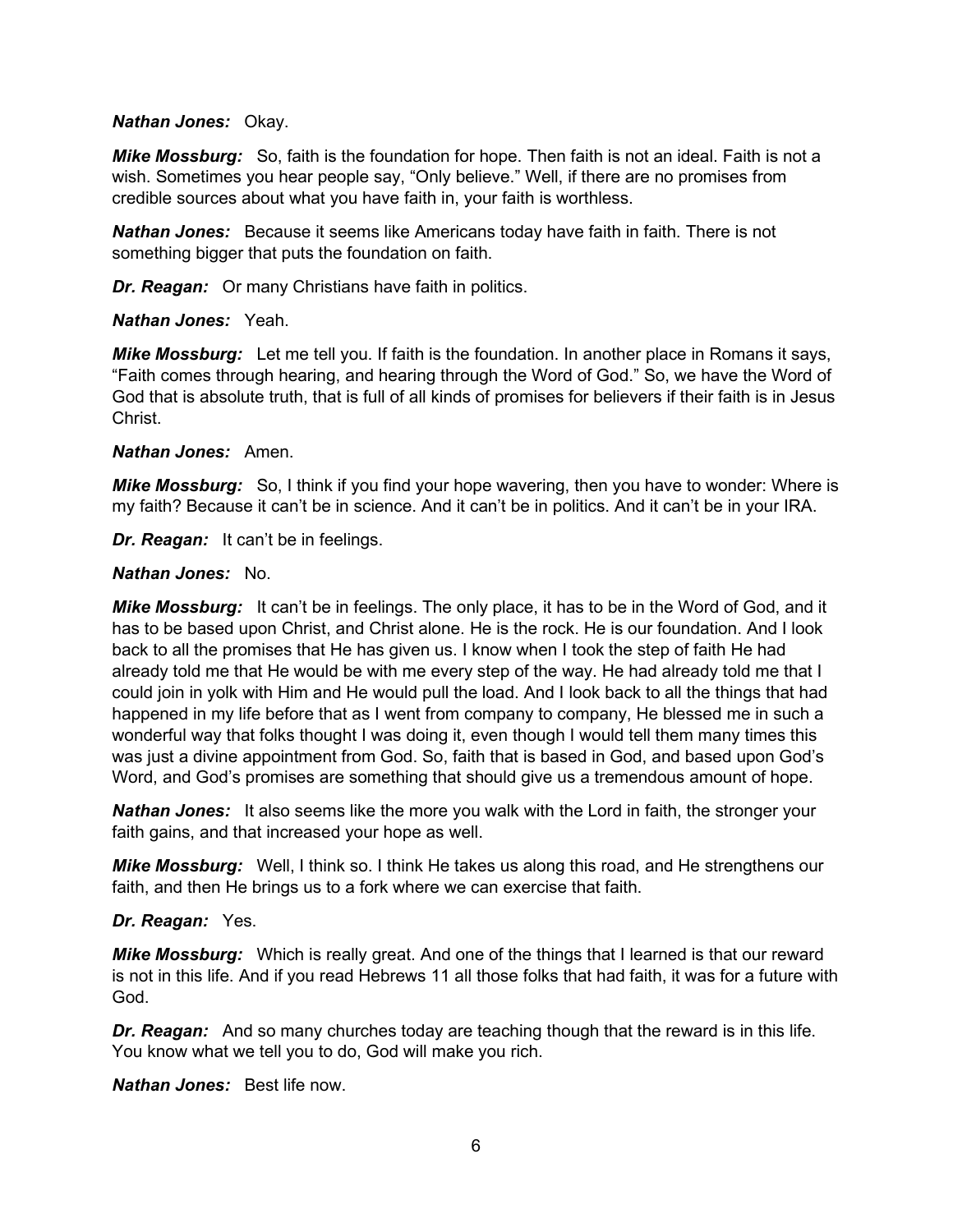**Dr. Reagan:** Prosperous, famous, whatever. Those are the churches they can't even seat all the people who want to get in.

*Mike Mossburg:* Well, that is true. I think in these days there is some thought that we maybe moving into a culture that is going to be 180 degrees from biblical principles.

*Dr. Reagan:* Yes.

*Mike Mossburg:* And if that is true, then God just maybe blessing us with the ability to be light in this world today.

*Dr. Reagan:* Yes. Well, we are called to be light and salt. Just as Daniel was when he lived in a very pagan society.

**Mike Mossburg:** I was going to be teaching on a controversial subject. And I remember going to our pastor, Glenn, and I said, "I'm going to teach on this. You may get some blowback." And he said, "Well, is it biblical?" And I said, "Absolutely." He said, "I know it would be." He said, "Well, then go ahead." He said, "If we get blowback then we'll have the privilege of suffering for Jesus."

*Dr. Reagan:* Okay, now you are talking about faith produces hope. So, tell us what is your hope?

*Mike Mossburg:* My hope is that one day I get to be with Christ. My hope is that when I trusted Him as my Savior, I believe in Him, I received Him, asked Him to come into my life and He said that He saved me when I did that. My hope is that I will spend an eternity with Him because that is His promise.

*Dr. Reagan:* Are you hoping in the Rapture of the Church?

*Mike Mossburg:* I believe He's going to come back. He is coming back.

*Nathan Jones:* He promised.

*Mike Mossburg:* When I was in elementary school I was so moved by the teaching on the Rapture. I didn't understand it completely. I thought we were all going to float up in the air like balloons. That was my dream. And I was afraid I was going to be left behind.

# *Nathan Jones:* Wow.

*Mike Mossburg:* But I know today that when I see Jesus, He is going to be happy to see me, because He has given me His righteousness.

*Dr. Reagan:* You know I interviewed Tim LaHaye one time, several times in fact, but one time when I interviewed him he said that his life changing event occurred when his father died when he was about 12 years old. And he cried nonstop for two days. And they had the funeral, they went out to the gravesite and the pastor read from 1 Thessalonians about the Rapture of the Church. And he said it was a very grey day, but as he started reading this the clouds parted, and the sun came through and he said, "He realized that there was a promise of the Rapture and that became his great hope in his life that one day He would be raptured and reunited with His father. He spent the rest of his life teaching about the Rapture. That's hope.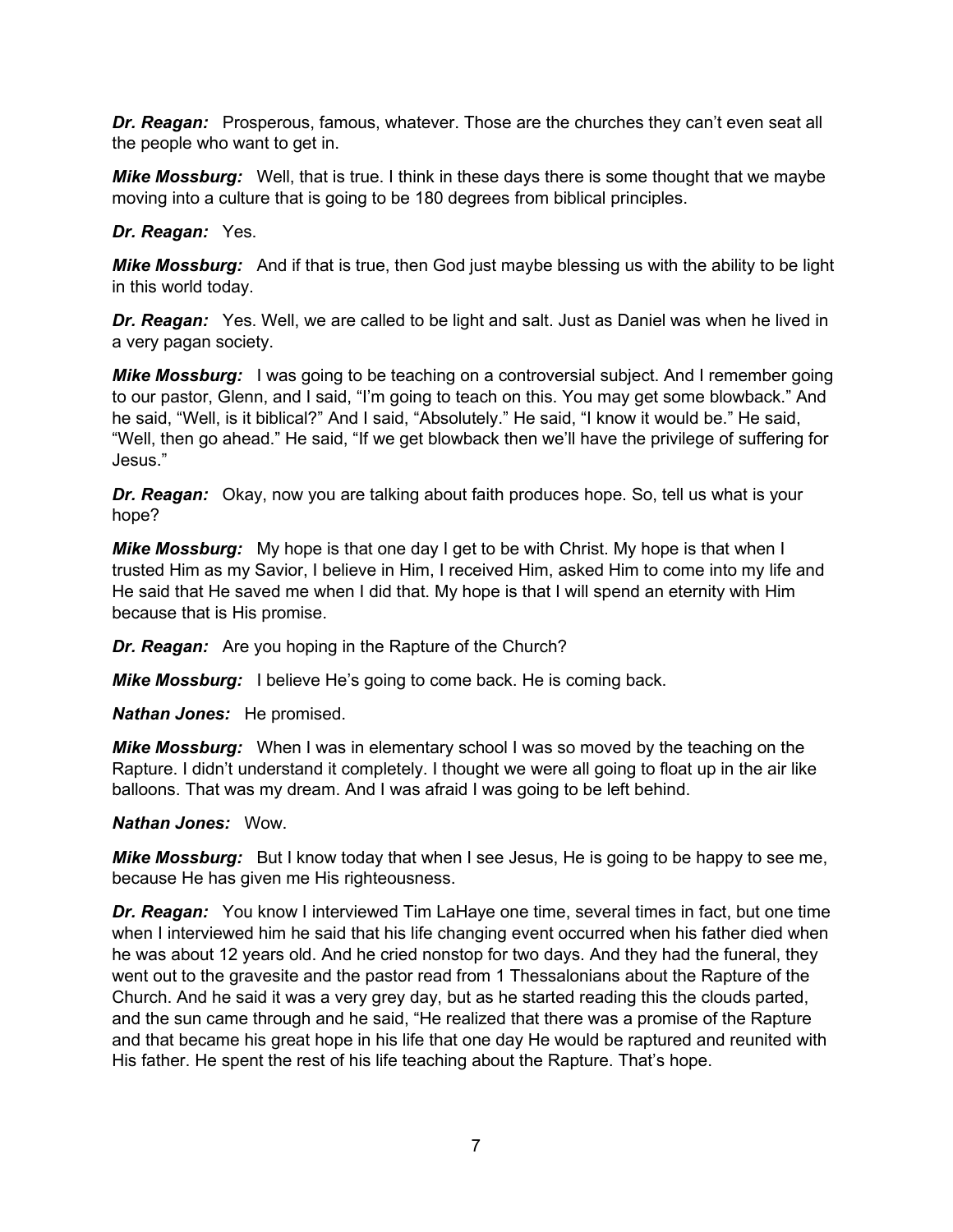*Mike Mossburg:* Well, that's wonderful. And that's sort of the beginning for us. Either we die and we go to be with the Lord, and we return at the Rapture, or we are raptured with the Lord seven years later, we come back, and we get to rule and reign with Christ, that's His promise for 1,000 years on this planet.

**Nathan Jones:** Isn't it amazing when you have the eternal perspective. You are not here worrying about, like you said, your IRA or what you are eating next, or what you are wearing, or what your job is. But when you see that your ultimate goal is an eternity in Heaven and this life is like this, it changes your whole perspective.

# *Dr. Reagan:* Absolutely.

*Nathan Jones:* It makes you live differently. It makes you show Christ's joy, and that is infectious with other people and it leads people to Christ.

*Mike Mossburg:* Well, it gives you contentment.

*Dr. Reagan:* That's right.

#### *Nathan Jones:* Yes.

*Dr. Reagan:* Well, you know, Mike you are well aware of the fact that my wife died recently. And she was sick for 18 years, and 9 years of that, the last 9 years were dementia where she just seemed to be going down in a dark hole and losing contact with everything. And everyday I would go and feed to her. And everyday I would read to her out of the scriptures and read a devotional. I'm not sure she understood. I know she understood scripture spiritually because it has that impact. But I always ended every day by quoting Romans 8:18, that was our verse, and it is on the tombstone that we have erected. And it says, "The sufferings of this present time are nothing compared to the glory that is yet to be revealed to us." That's hope.

*Mike Mossburg:* That is a tremendous hope. Some folks when they hear my story, and it's really not my story, and it's not Joanne and my story, it is really Christ's story. And they say, "Well, you sacrificed a lot." And we look at them and we say, "We haven't sacrificed anything."

#### *Nathan Jones:* It's just money, right?

**Mike Mossburg:** It is. But what we received in being able to serve the Lord, here, is more than replaced anything that we ever gave up.

*Dr. Reagan:* You know for many years I was heavily involved in politics, particularly before I went into the ministry, and I was always watching the news and getting upset. In fact, my wife one time said, "You know, honey, you could have a great reality TV show." I said, "How?" "All they have to do is just put a camera on you while you are watching the evening news on TV, and you are shouting and screaming."

*Nathan Jones:* I think a lot of us are like that.

*Mike Mossburg:* That sounds like my house.

*Dr. Reagan:* But you know what? One day all that stopped because I read Psalm 2. And Psalm 2 says, "That while all of the political leaders of the world are conspiring against God, shaking their fists at God and saying, 'Who are you to tell us what to do? We will do what we please' God sits in the heavens and laughs."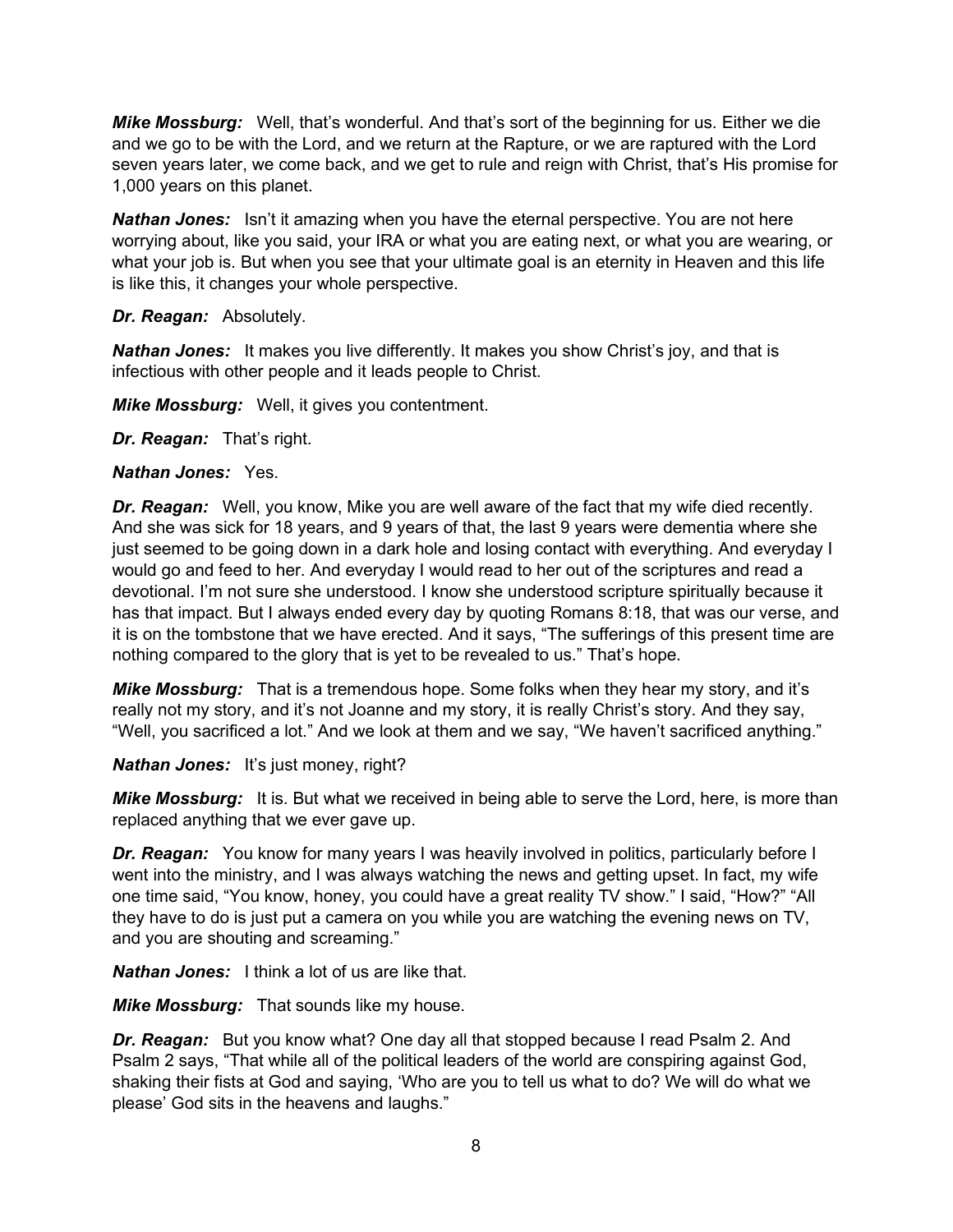*Mike Mossburg:* Laughs at them.

*Dr. Reagan:* Not because He isn't concerned, but because He has it all under control. He has the wisdom and the power to orchestrate all the evil of mankind to the triumph of Jesus Christ, and that gives me hope.

*Mike Mossburg:* It gives me hope. I know even as we go through this COVID crisis, the Bible gives me a promise that all of my days were appointed before I ever had one. And I'm careful.

*Dr. Reagan:* You are bulletproof until then.

*Mike Mossburg:* I do as best I can. But I know that all of my days were appointed. It tells me in another place in Ephesians that He has appointed good works for me to do, all my days of my life. And the great news is that one of these days I will get to serve Him forever, and never grow tired, and never grow weary.

*Dr. Reagan:* Well, you know the Bible says in Hebrews that Jesus came to deliver people from the lifelong fear of death. And so many people live with that fear of death. And in the pandemic we have seen this greatly multiplied, a fear of death. But the Christian looks upon death as a door to an incredible life.

*Mike Mossburg:* That's right. This is really the tip of the iceberg, and I think that is one of the reasons that our hope has to be in the future. What we do today is going to impact all of eternity.

*Nathan Jones:* And when you think that no mind has conceived what God has prepared for us. We can come up with what the Bible teaches, I think the Bible just gives us like 1% of what the afterlife is going to be. I mean it is beyond anything we can understand, and it gets you excited about what is coming ahead.

**Dr. Reagan:** Well, the main thing that even believers need is tough faith because it is easy to have faith when everything is going okay. But when things start falling apart, and you lose the job or your wife dies, or whatever you need tough faith. The kind of faith that Jeremiah for example exhibited when he was walking through the city of Jerusalem and everything was destroyed. The temple was destroyed. The city was destroyed. He saw evidence of cannibalism where people had eaten their children because they had been under siege for several years by Nebuchadnezzar. And everything that he loved was gone. And suddenly right in the middle of walking through he is writing this lament called Lamentations, it's like the sun breaks through and he says, "But this I remember and therefore I have hope. The steadfast love of the Lord never ceases, His mercies never come to an end. They are new every morning, great is your faithfulness. "The Lord is my portion," says my soul." That is tough faith.

# *Mike Mossburg:* Amen.

*Dr. Reagan:* And the Lord did the same thing with Habakkuk. Our expert on the Minor Prophets. Tell them.

*Nathan Jones:* Habakkuk 2:4, "The just shall live by faith." Habakkuk couldn't understand why evil was flourishing but God just said, "The just will live by faith." Live by faith and everything is handled by God.